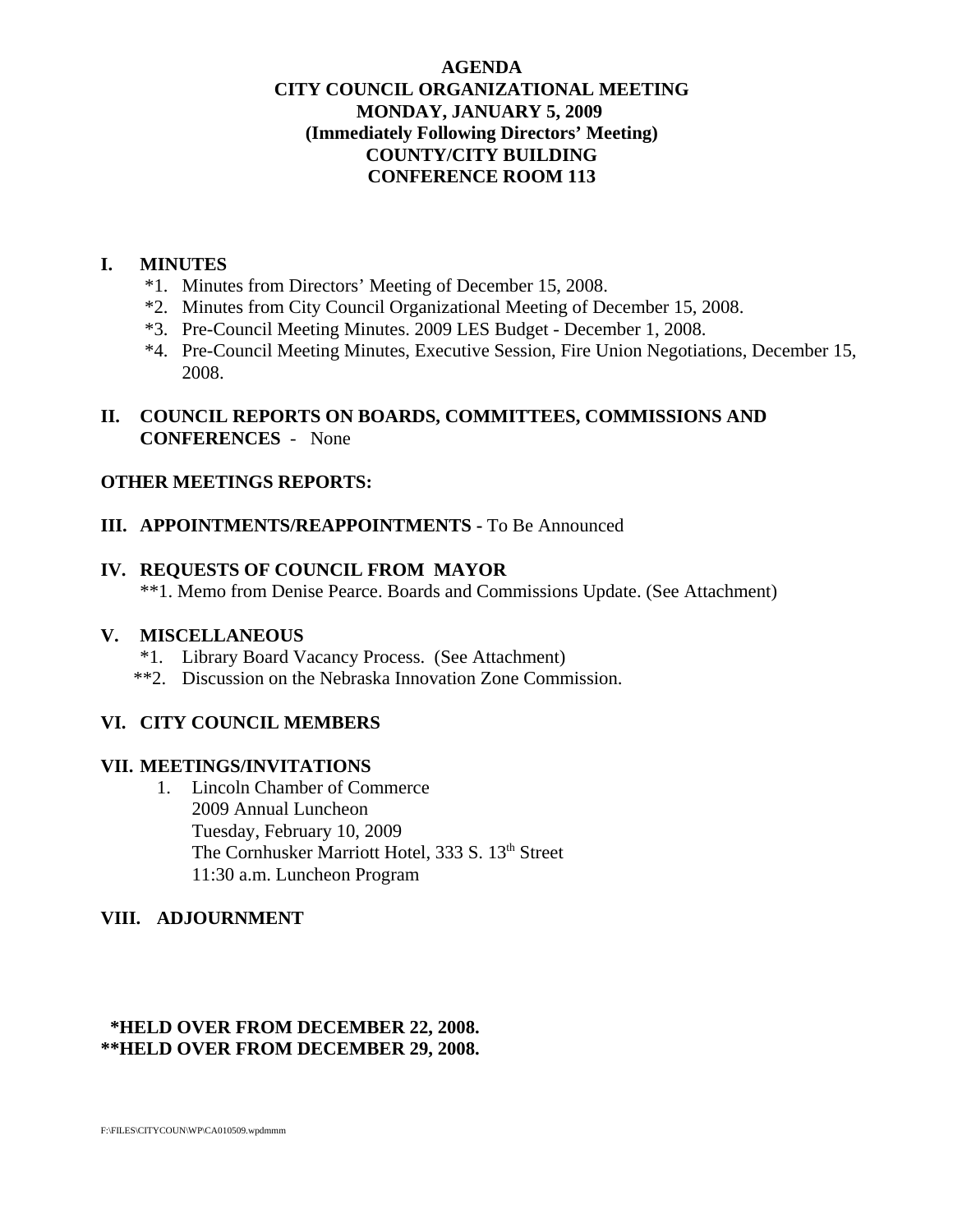# **MINUTES CITY COUNCIL ORGANIZATIONAL MEETING MONDAY, JANUARY 5, 2009**

| <b>Council Members Present:</b> Doug Emery, Vice Chair | Dan Marvin<br>Ken Svoboda<br>John Spatz<br>Jonathan Cook<br>Jon Camp |
|--------------------------------------------------------|----------------------------------------------------------------------|
| <b>Council Member Absent:</b> Robin Eschliman          |                                                                      |
| <b>Others Present:</b>                                 | Rick Hoppe, Aide to the Mayor<br>Denise Pearce, Aide to the Mayor    |

Vice Chair Emery opened the meeting at 11:12 a.m. and announced the location of the Open Meetings Act.

## **I. MINUTES**

- \*1. Minutes from Directors' Meeting of Dec. 15, 2008.
- \*2. Minutes from City Council Organizational Meeting of Dec.15, 2008.
- \*3. Pre-Council Meeting Minutes. 2009 LES Budget December 1, 2008.

 \*4. Pre-Council Meeting Minutes, Executive Session, Fire Union Negotiations, Dec. 15, 2008. Above minutes approved by acclamation.

# **II. COUNCIL REPORTS ON BOARDS, COMMITTEES, COMMISSIONS AND CONFERENCES** - None

## **OTHER MEETINGS REPORTS:**

## **III. APPOINTMENTS/REAPPOINTMENTS**

Pearce stated she has received the questionnaire from Councilman Svoboda.

## **IV. REQUESTS OF COUNCIL FROM MAYOR**

Pearce commented the Mayor is holding his Legislative Press Conference December  $6<sup>th</sup>$  at 10:00 a.m. Agenda sent mid-December and remains the same.

\*\*1. Memo from Denise Pearce. Boards and Commissions Update. (See Attachment)

## **V. MISCELLANEOUS**

## **\*1. Library Board Vacancy Process**. (See Attachment)

Pearce assumes a letter from the Library Board sets the process. The Library Board reviews candidates and forwards recommendations. Also, the candidates who applied in August will be recontacted to see if interested. Council agreed on process and Pearce will inform Leach, Library Director.

## **\*\*2. Discussion on the Nebraska Innovation Zone Commission**. **Svoboda**

Svoboda stated he would like to see some turnover on this Commission. He has served since its